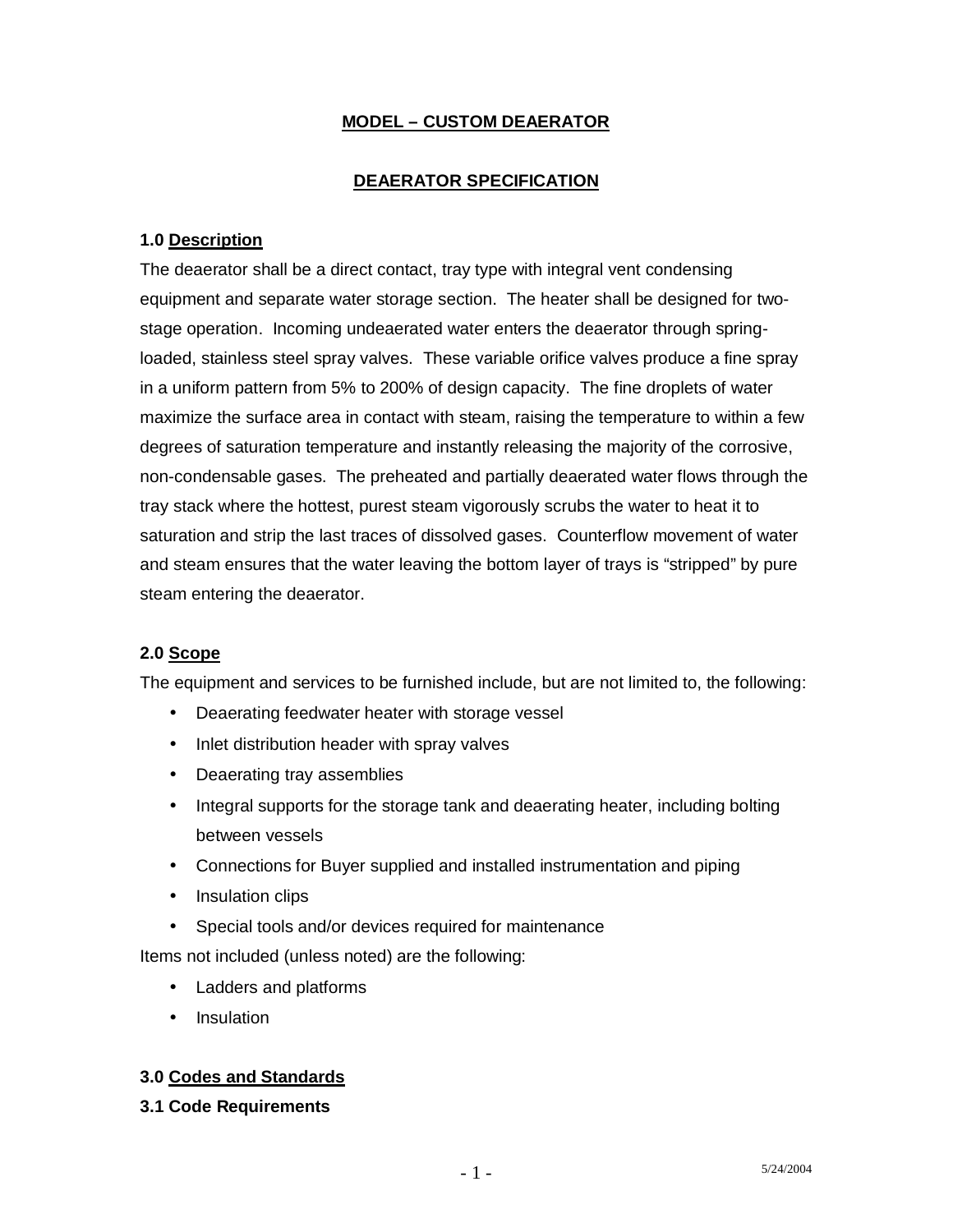The deaerator shall be designed, manufactured, tested and stamped in accordance with ASME, Section VIII, Division 1 and latest addenda. The deaerator and water storage sections shall also be registered with the National Board of Boiler and Pressure Vessel Inspectors and shall be so stamped. The deaerator and storage section shall be hydrotested as required by ASME. The vessel MAWP shall be equal to, or greater than, the design pressure.

# **3.2 Additional Standards**

The deaerator shall be designed in accordance with the latest edition of the Heat Exchange Institute (HEI) Standards and Typical Specifications for Deaerators and shall include the following:

- Postweld heat treatment
- Radiography per RT-2 minimum
- Magnetic particle testing of interior nozzle to shell welds

# **4.0 Technical Requirements**

### **4.1 Design**

The vessels shall be designed for the pressure and temperature as specified on the Deaerator Data Sheet. Internal design pressure shall be a minimum of 30 psig. Design temperature shall be a minimum of 400 ºF. The vessels shall be designed for full vacuum.

The materials used for pressure parts and for external supports shall be in accordance with the ASME Code, as necessitated by the design pressure and temperature. The vessel heads and shell shall be fabricated with a 1/8" corrosion allowance. Nozzles, nozzle necks, and manway covers shall include a minimum of 1/16" corrosion allowance. A corrosion allowance is not required for stainless steel components.

## **4.2 Fabrication**

All pressure welds are to be full penetration, with a finished surface that is smooth and sufficiently free of abrupt changes in profile. For vessel longitudinal and circumferential seams, the SAW welding process is preferred due to its inherent smoothness. For nozzles and other welds, a process may be selected in which the manufacturer is experienced. Grinding is to be performed as required to attain a smooth surface.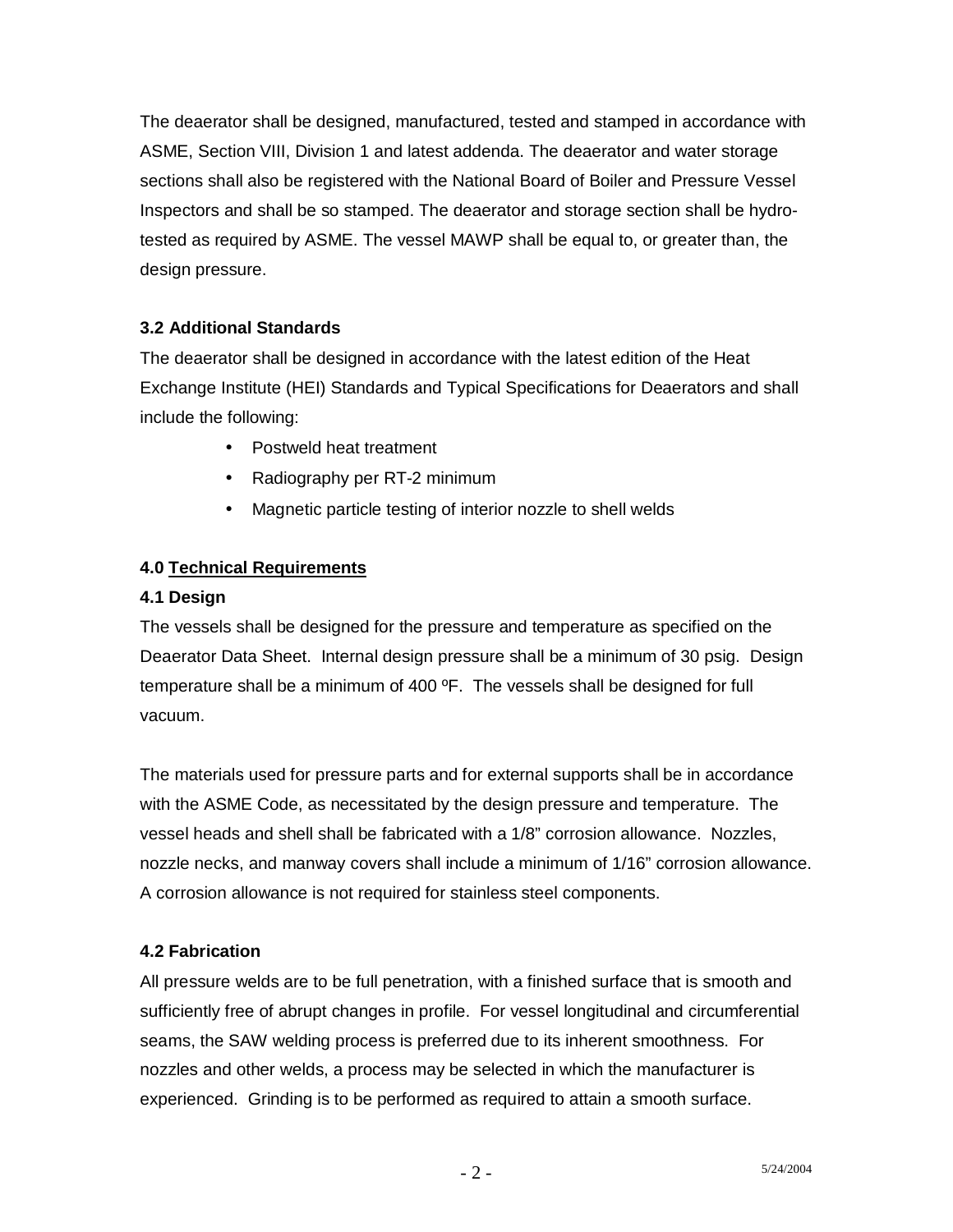Where possible, vessel shell and head seams are to be located such that they are accessible for future internal inspection.

### **4.3 Internal materials**

All materials in contact with noncondensable gases, undeaerated water or steam which has previously been in contact with undeaerated or partially deaerated water shall be stainless steel, stainless steel lined or stainless steel clad. Liners and shields shall be not less than 1/8 inch (3.2 mm) thick. To avoid possible liner collapse during transient load conditions, liners and shields shall be securely attached by means which avoid welding stainless steel to the carbon steel shell. Any stainless steel components that are heat treated with the vessel shall be made of "L" grade stainless steel.

### **4.3.1 Spray System**

 A spray system shall be provided to distribute condensate evenly into the spray chamber. The spray system shall consist of a stainless steel header containing springloaded spray valves. Spray valves shall be type 316 stainless steel and shall produce a hollow cone, thin-filmed spray pattern over the range of 5% to 200% of design capacity. Valves shall be provided with nonbinding guides as required to ensure proper spray distribution. Valve springs shall be heat treated if heat treatment is required to retain their elastic properties at the temperatures to be encountered. Spray valves shall be readily accessible for inspection, maintenance, and removal without disturbing any internal piping.

## **4.3.2 Tray System**

Trays shall be riveted or stamped of type 430 stainless steel, not less than 16 gauge. Welding shall not be utilized for tray construction. Trays shall be interchangeable and of a convenient size and weight for easy handling. Trays shall be housed in a stainless steel enclosure, closed on five sides to eliminate oxygen coming in contact with the carbon steel head/shell. Tray hold downs shall be designed to secure the trays so that they will not become dislodged while in service, during sudden load rejection, or during shipping and erection.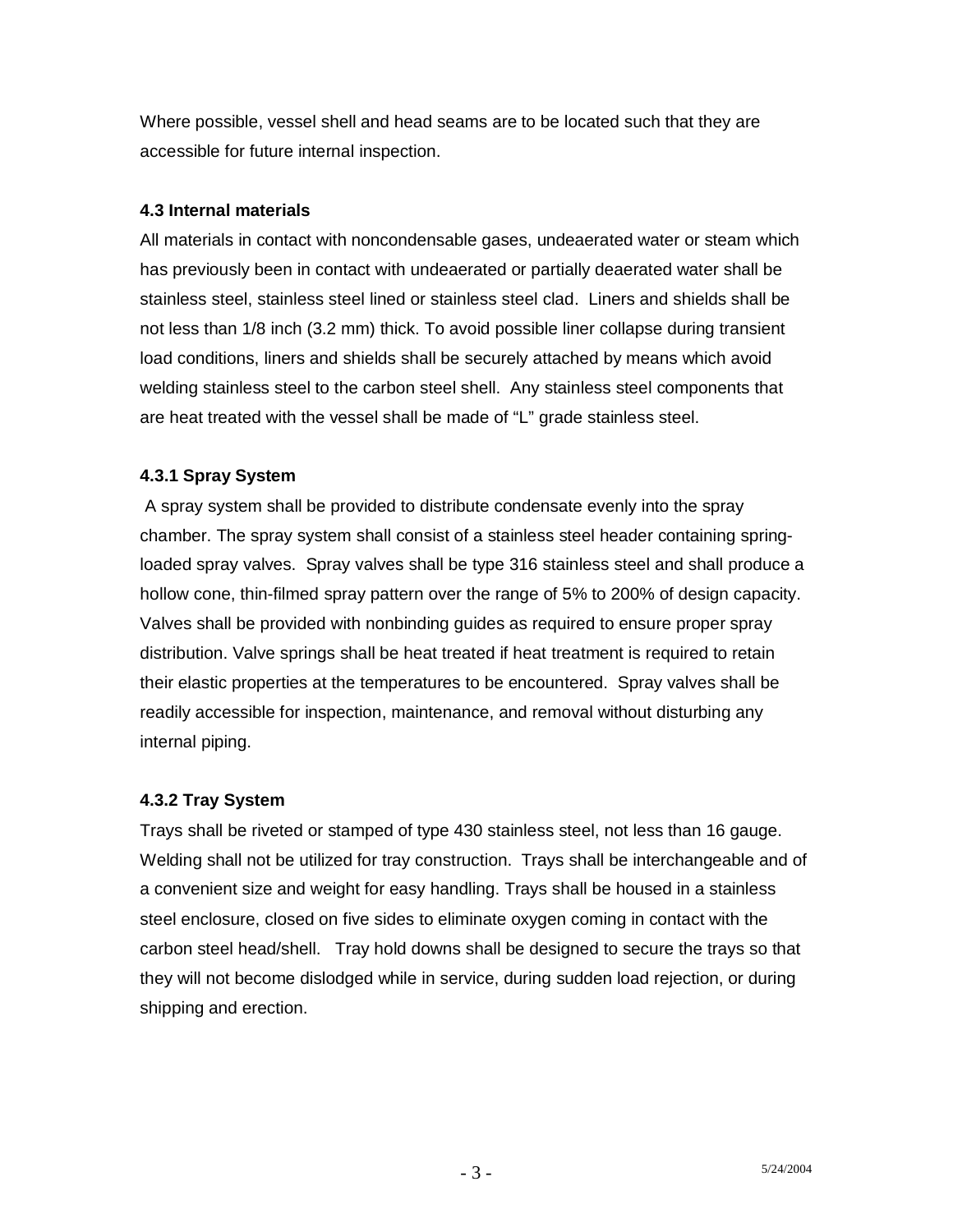### **4.3.3 Vent Condenser**

The vent condenser shall be stainless steel and of the internal, direct contact, spray type.

### **4.4 Storage Tank**

The storage vessel shall be sized for 10 minutes retention at overflow based upon the design capacity shown on the Deaerator Data Sheet. The overflow level shall not be closer to the top of the vessel than 85% of the diameter.

### **4.5 Connections**

### **4.5.1 General**

Nozzle sizes shall be as required to meet the velocity criteria and recommendations of HEI. Unless noted on the Deaerator Data Sheet, connections 2" and smaller shall be socket weld and connections larger than 2" shall be butt weld.

Nozzles shall be joined to the vessel shells using complete penetration welds through the shell and any reinforcing pads. Longitudinal joints in nozzle necks shall be fully radiographed.

### **4.5.2 Makeup and Vent**

The makeup and vent connections shall be "L" grade stainless steel or carbon steel with stainless steel liners.

### **4.5.3 Downcomer/Equalizer**

Deaerating section and storage section shells shall be connected by downcomer pipes and pressure equalizing pipes. Each pipe shall be shop fitted so that only one field weld per pipe will be required. A trial fit-up in the shop shall be performed to verify satisfactory fit of the deaerator to the water storage section after postweld heat treatment. The fit-up may be witnessed by the Buyer. The downcomers shall be ground flush with the internal surface of the deaerating section. The equalizing piping shall protrude into the deaerating section as far as possible without restricting flow area. Baffles shall be provided to prevent direct impingement of flashing steam on any internal surface of the deaerating section. Equalizing pipes shall be of sufficient size and in sufficient quantity to limit pressure differential between deaerating and storage sections to 0.5 psi (3.5 kPa) or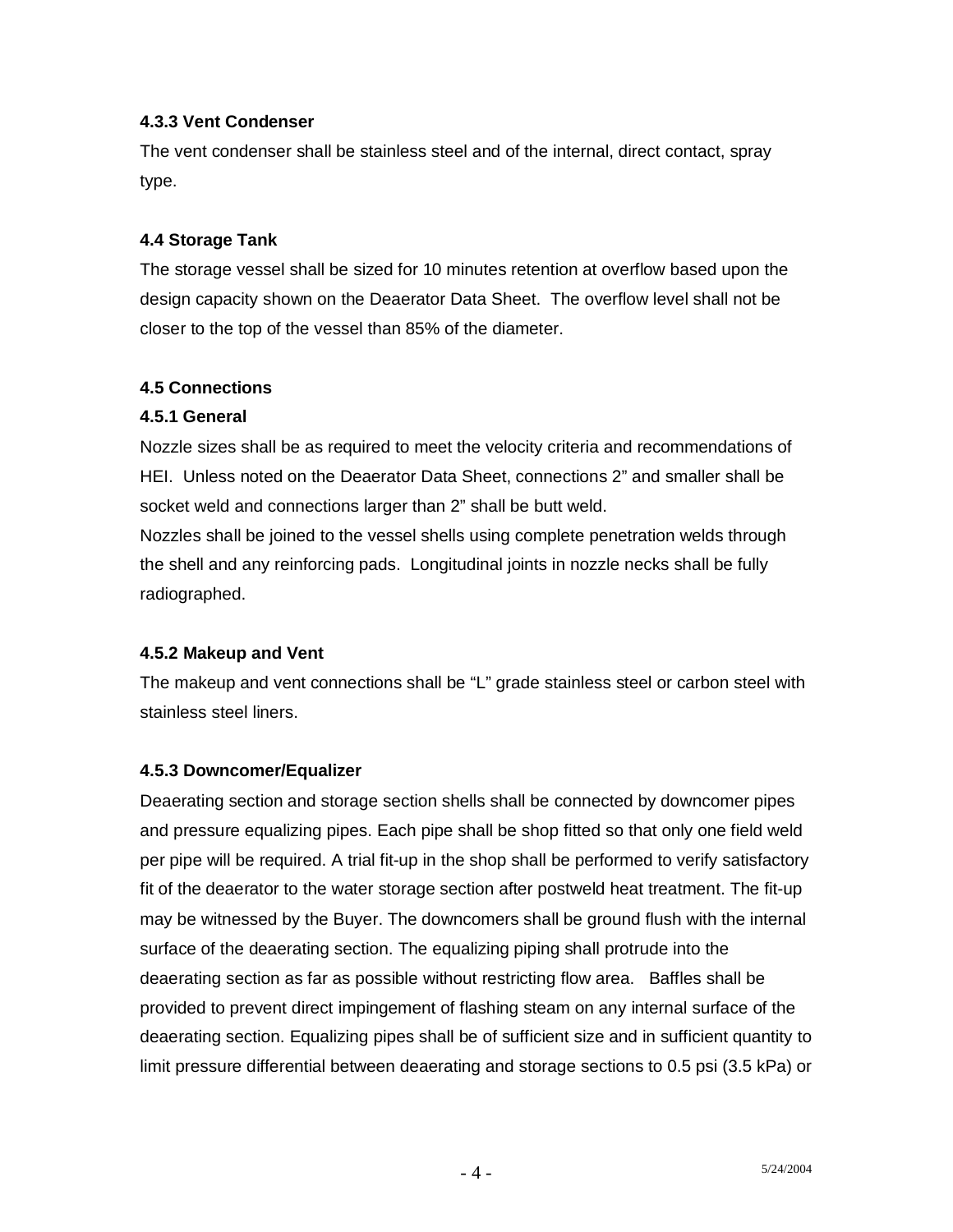less and prevent pressure buildup in the storage section during transient conditions, unit trip, or load reduction.

## **4.5.4 Manways**

The deaerating section shell shall be provided with a hinged and bolted manway for tray access. Manways shall be of adequate size for tray removal and be a minimum of 18" diameter. The storage section shell shall be provided with a hinged and bolted manway at each end. Each manway shall be provided with 3/4 inch (19 mm) diameter grab rungs attached to the inside surface of the shell. Manway shall be furnished complete with bolting and two (2) spare, spiral wound gaskets.

## **4.5.5 Returns**

The following returns shall be introduced by means of baffles or other suitable distribution system:

- High-Pressure Heater Drains Inlet: These returns shall be introduced into the deaerating section below the trays or into the storage section above the water level.
- Combustion Air Preheater Return, Combustion Gas Reheat, Building Heating, and Process Condensate Returns: These returns shall be introduced over the trays.
- Boiler Feed Pump Recirculation: These returns shall be introduced into the water storage section above the water level.

## **4.5.6 Pump Suction**

Pump suction connections shall extend into the storage vessel a minimum of 3" to prevent sludge and debris from entering the pumps. The connections shall be complete with a vortex breaker.

## **4.5.7 Nozzle tolerances**

Fabrication tolerances for location of nozzles shall not exceed the following limitations. The tolerance values indicated shall not be cumulative:

- Nozzles shall be located within 1/4 inch of the locations indicated on the drawings.
- Nozzle tilt and misalignment shall be limited to  $\pm 1/2$  degree.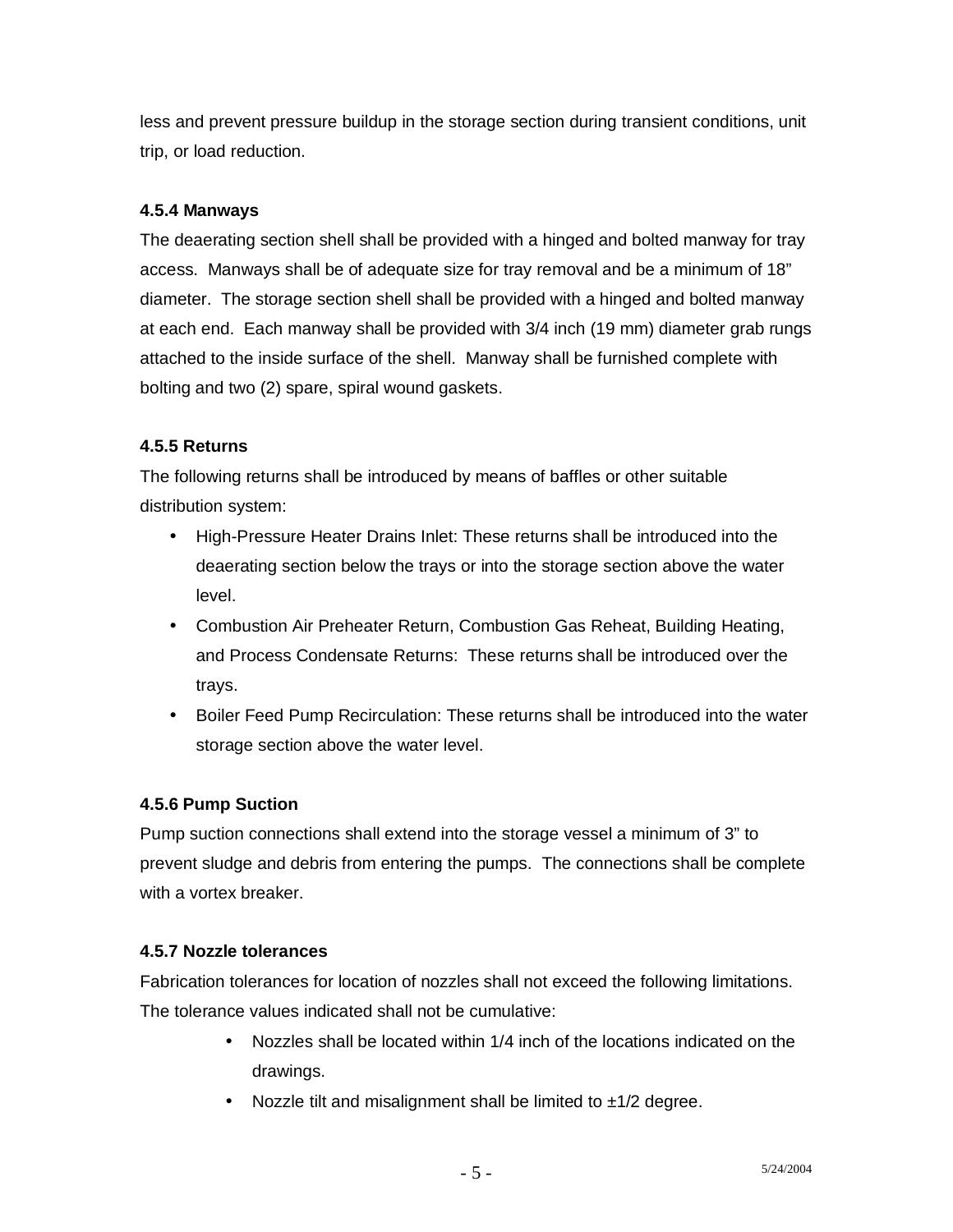- Angular misalignment of flange faces and nozzle butt-weld ends shall be limited so that the distance from any point on the weld end or flange circumference to the true plane does not exceed 1/8 inch (3.2 mm).
- Flanged connections shall have a 1 degree maximum rotational misalignment between mating bolt holes.

#### **4.5.8 Nozzle Loads**

Connections shall be suitably reinforced to withstand forces and moments imposed by connecting piping. Allowable forces and moments shall be provided at major equipment attachment locations which interface with materials, such as piping, supplied by others. Allowable forces and moments shall be provided for normal operating conditions.

#### **4.5.9 Impingement Protection**

All steam, drain return and condensate return inlets shall be provided with stainless steel baffles or shell liners to prevent impingement of steam, water, or noncondensable gases on any part of the carbon steel shells or tray enclosure. Baffles and liners shall be constructed of stainless steel plate not less than 1/4 inch (6.4 mm) thick.

### **4.6 Supports**

The storage section shall be provided with not less than two cradle type supports. The number of supports shall be as determined by the manufacturer. Where two supports are provided, one end shall be anchored and the other support free to allow thermal expansion by means of slotted bolt holes, and, if the calculated thermal expansion is greater than 0.4 inch, sliding plates. The size of the plates shall be determined by the manufacturer and shall be adequate to accommodate the range of thermal expansion experienced between the specified minimum dry-bulb temperature and the maximum operating temperature of the deaerator. Supports shall be of fabricated steel and shall be designed to withstand lateral thermal expansion loads. Supports shall be welded to the shell. All supports required for supporting the deaerating section directly on the water storage section shall be provided, including all bolts and nuts or studs.

#### **4.7 Insulation clips**

Insulation clips shall be provided on 18" centers.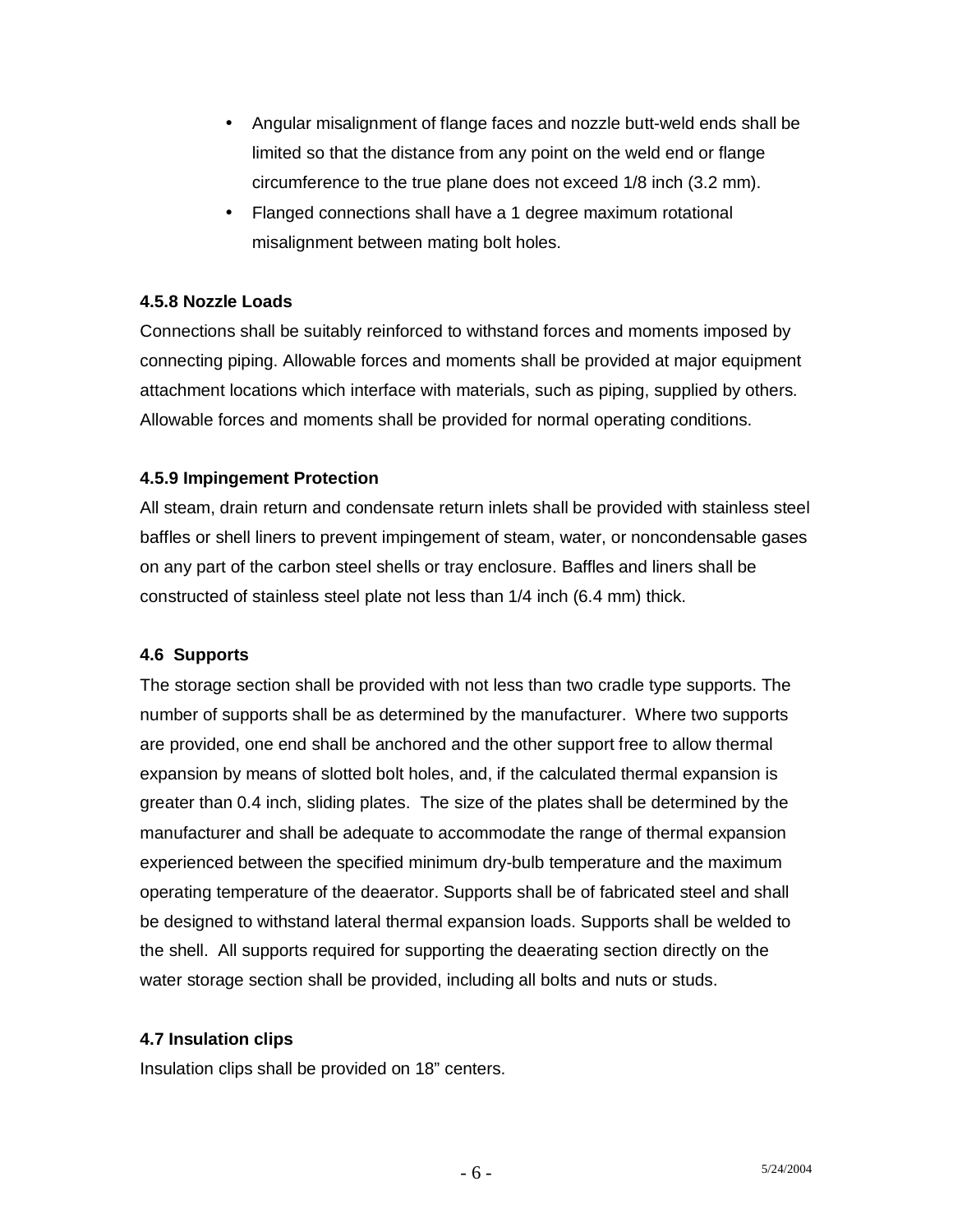## **4.8 Lugs**

Platforms and ladders, and their supports if required, will be furnished under separate specifications. Lug dimensions and locations will be determined after contract award. Both deaerating section and storage section shells shall be provided with lifting lugs. Lifting lugs shall be designed as guides for lifting the assembled vessels.

# **4.9 Inspection and Testing**

## **4.9.1 General**

All nondestructive examination shall be performed by ASNT certified personnel, and is to be performed prior to postweld heat treatment.

### **4.9.2 Specific Requirements**

- Visual examination all pressure welds and welds to pressure components shall be visually inspected, and are to be sufficiently free of undercut, arc strikes, porosity and spatter. Any indication that could be interpreted as a crack is to be removed.
- Magnetic particle examination all carbon steel internal nozzle-to-shell welds shall be wet fluorescent magnetic particle examined.
- Dye penetrant examination all stainless steel internal nozzle-to-shell welds shall be dye penetrant examined.
- Radiographic examination vessel weld seams shall be radiographed to a minimum of RT-2 as per ASME Section VIII, Div. 1.

### **4.9.3 Hydrotesting**

Vessels shall be hydrotested in accordance with ASME code. Hydrotest water is to contain less than 50ppm chloride.

### **4.10 Postweld Heat Treatment**

Vessels shall be postweld heat treated in accordance with ASME code. Although heat treatment may not be required per ASME code, it is still a process requirement.

## **5.0 Shop Cleaning and Preparation for Shipment**

## **5.1 Interior**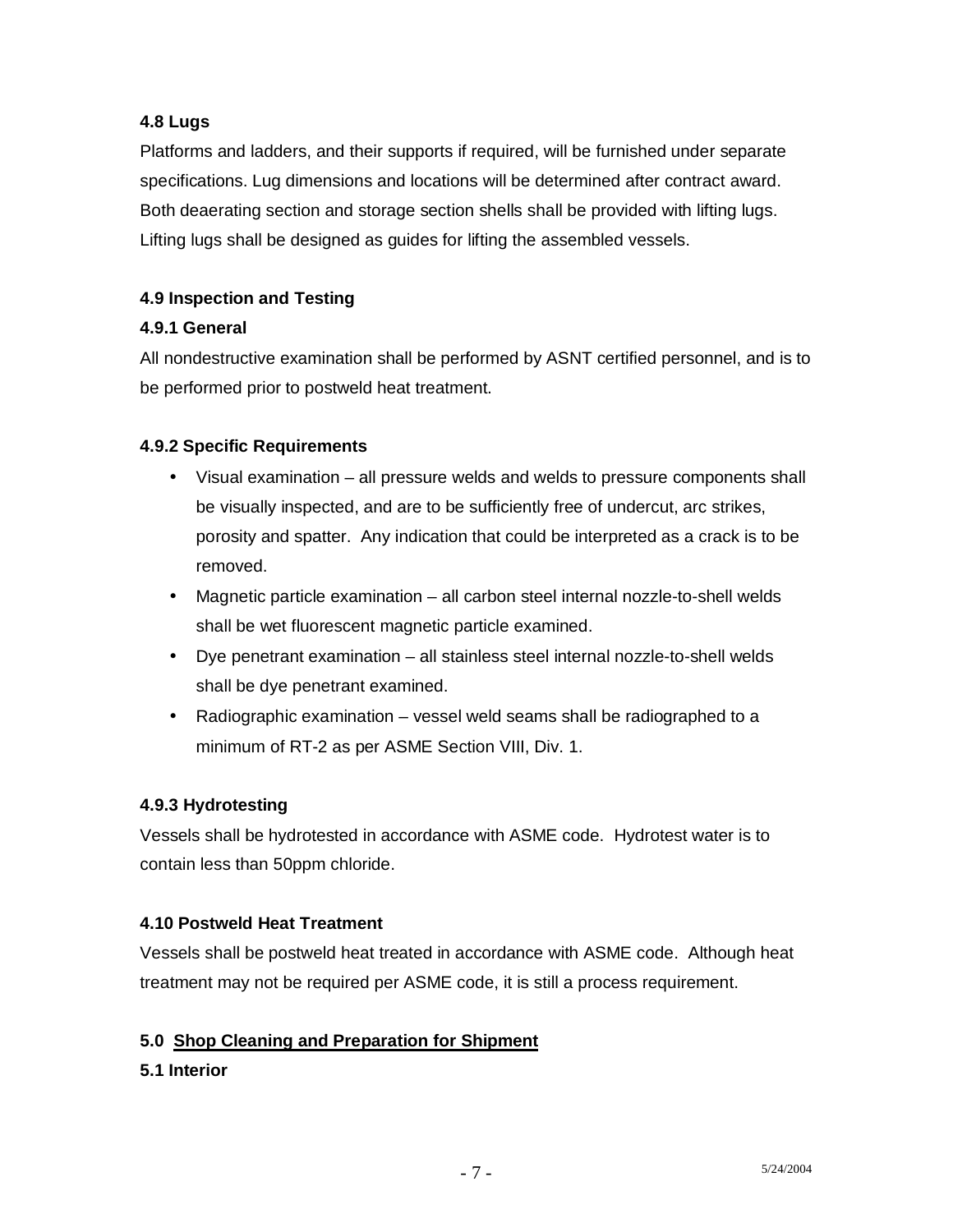Prior to the installation of stainless steel internals, the interior carbon steel surfaces of the deaerating and water storage sections shall be blast cleaned. Blasting shall be with silica free steel grit of 16 to 30 mesh size. Grit shall be completely free of all silica and silica compounds. After hydrostatic testing and drying with clean heated air, interiors shall be thoroughly cleaned and coated with a rust-preventive compound. The rustpreventive compound shall be completely water soluble. After coating, bags of activated alumina desiccant shall be distributed in both the deaerating and storage sections. The bags shall be secured to prevent movement during shipment. A warning notice to remove desiccant before placing the unit in operation shall be affixed on each manhole cover. Each section shall be provided with not less than 3 pounds of dry desiccant per 100 cubic feet of volume (1 kg of desiccant per 2.1 cubic meters of volume). Desiccant shall be purchased in airtight containers and not opened until the desiccant is ready for placement inside the vessels. Before or immediately after placement of desiccant, all shell connections and openings shall be covered with tight fitting closures. All closure edges shall then be sealed with an adhesive-backed, waterproof, cloth tape. Sealing shall be airtight and of adequate strength to remain so during shipment and storage.

### **5.2 Exterior**

Exterior surfaces of the deaerating and water storage sections shall be blast cleaned per SSPC-SP6 and prime painted with inorganic zinc. An area 2 inches (50 mm) wide shall be left unpainted adjacent to field welded seams. Machined weld-end preparations shall be coated with consumable rust-preventive coating.

### **5.3 Preparation for shipment**

Prior to shipment, flanged connections are to be sealed with bolted plywood covers and weld ends are to be sealed with plastic shipping caps.

The Deaerator and storage vessels shall be shipped as complete units as follows:

- Deaerating Section: Fully assembled with all spray nozzles, internal piping, baffles, and trays.
- Storage Section: Fully assembled with all internal piping and baffles

## **5.4 Nameplate**

Nameplate stamping required by the ASME shall appear on unpainted stainless steel nameplates which shall be permanently attached to the deaerator on 4 inch (100 mm)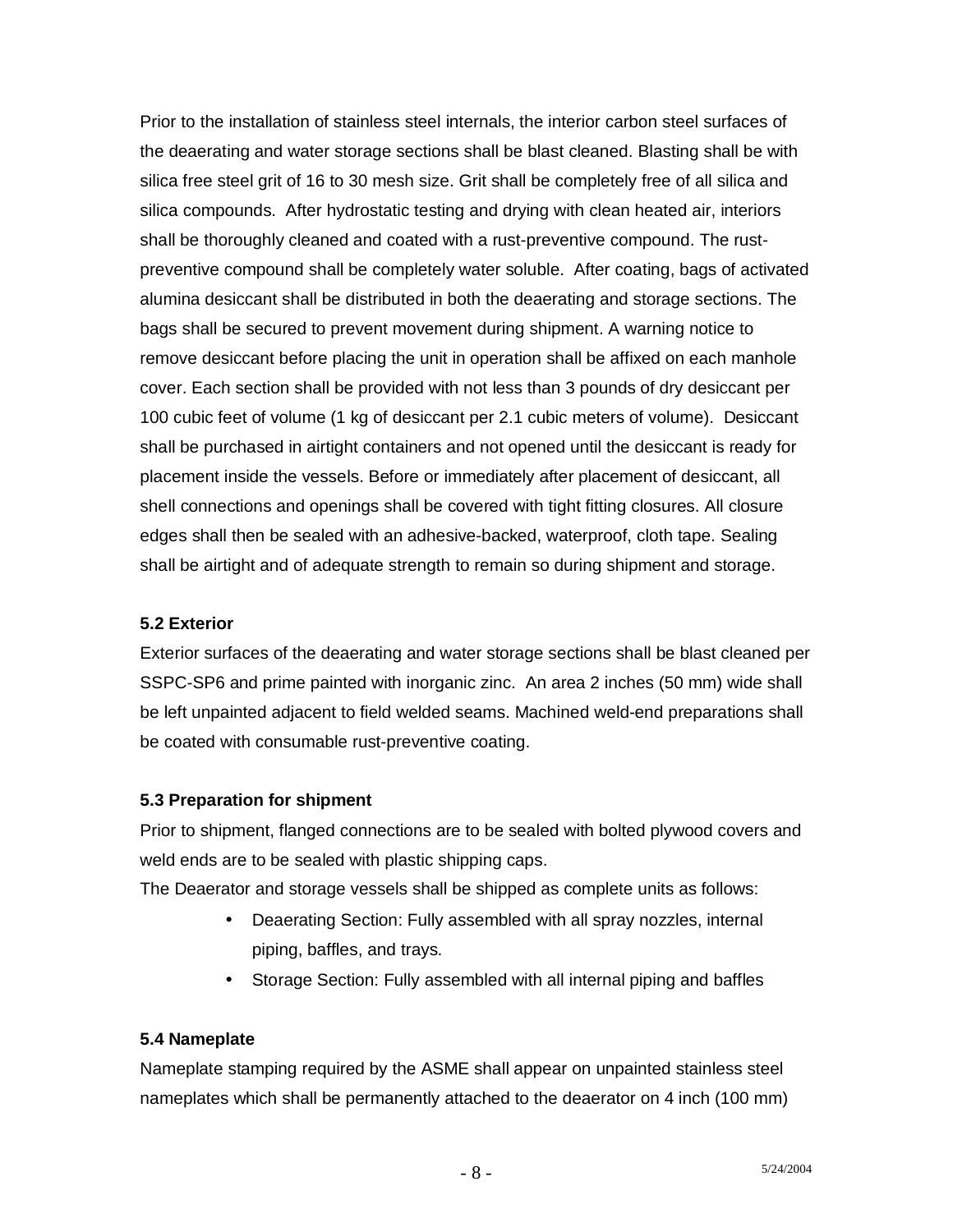extended brackets designed to clear the insulation. Nameplates with code stamps shall be affixed to both deaerator and water storage sections. Bracket details, location, and nameplate data shall be indicated on the drawings. Nameplates shall indicate that the vessels are designed for full vacuum.

### **6.0 Performance**

### **6.1 Performance Guarantee**

The deaerator shall be designed for safe and reliable operation under the conditions shown on the Deaerator Data Sheet over the full load range from 10% to 100% of the specified design capacity. The deaerator shall be guaranteed to deliver the following:

- Water effluent within 2ºF of the saturation temperature corresponding to the steam pressure within the deaerator.
- Reduction of O2 in effluent to 0.005 cc/liter (7ppb) or less when tested at the outlet of the Deaerator in accordance with ASME PTC 12.3
- Reduction of the free CO2 in effluent to 0 ppm when tested by the APHA method.

## **6.2 Performance Tests**

Testing shall be in accordance with the HEI standard using a suitable colorimetric test. Testing shall be performed as close to the deaerator storage section as possible and below the water level. Dissolved oxygen in deaerated and/or partially deaerated water shall be determined by either the titration method as defined in ASME PTC 12.3, or the Rhodazine  $D^{TM}$  method by CHEMetrics, Inc., using 0 to 20 ppb range oxygen self-filling ampules. Carbon dioxide test shall be run per the APHA method.

## **7.0 Submittals**

- Product data: Submit manufacturer's standard technical data including rated capacity and operating conditions of selected model and installation instructions.
- Drawings: Submit drawings indicating dimensions, weights, required clearances, foundation loads, etc. Drawings to be submitted on paper and in electronic format.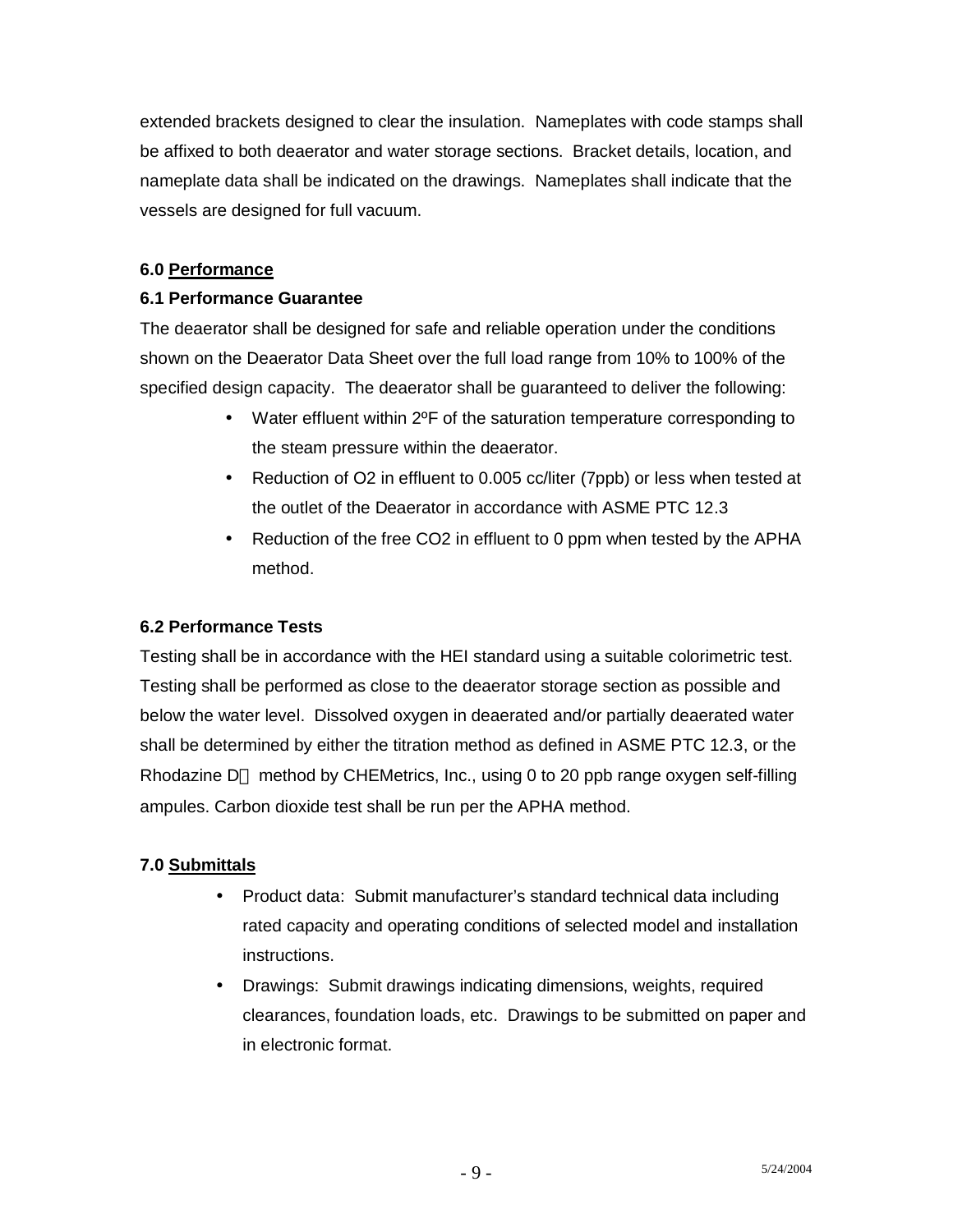- Operating and Maintenance data: The manuals shall contain drawings or pictures of equipment showing part names and numbers to facilitate the ordering of spare parts.
- Manufacturing Data books: At the conclusion of manufacturing, pertinent manufacturing documentation shall be compiled and submitted. Documentation is to include manufacturer's data reports, material test certificates, nondestructive examination records, heat treatment and hydrotest charts, and nameplate rubbings.
- Six (6) sets of each of the above shall be provided.

### **8.0 Accessories**

The following accessories are to be provided if noted on the Deaerator Data Sheet.

### **8.1 Water inlet valve**

Furnish one water inlet valve sized for the maximum amount of makeup flow and pressure drop shown on the Deaerator Data Sheet. The valve shall be an equal percentage globe style, cage guided, with 416 hardened stainless steel trim. Provide a fail open pneumatic actuator with sufficient force to provide the required shutoff and stable control at service conditions. For pneumatic control, a caged displacer level controller shall be provided. Controller shall be direct acting with a range equal to the displacer length. If electronic control is specified, provide an I/P positioner accepting a 4-20 ma input and a level transmitter.

### **8.2 Steam pressure reducing valve**

Furnish one steam pressure regulating valve sized for the maximum steam flow as shown on the Deaerator Data Sheet. The valve shall be a globe style with flange ratings and body material commensurate with the service conditions. The valve shall have equal percentage control characteristics and be cage guided. A fail closed pneumatic actuator shall be provided. If pneumatic control is specified on the Deaerator Data Sheet, furnish a proportional reverse acting pressure controller, complete with air filter regulator, mounted directly to the valve actuator. For electronic control, provide an I/P positioner accepting a 4-20 ma input and a pressure transmitter.

### **8.3 Relief valve**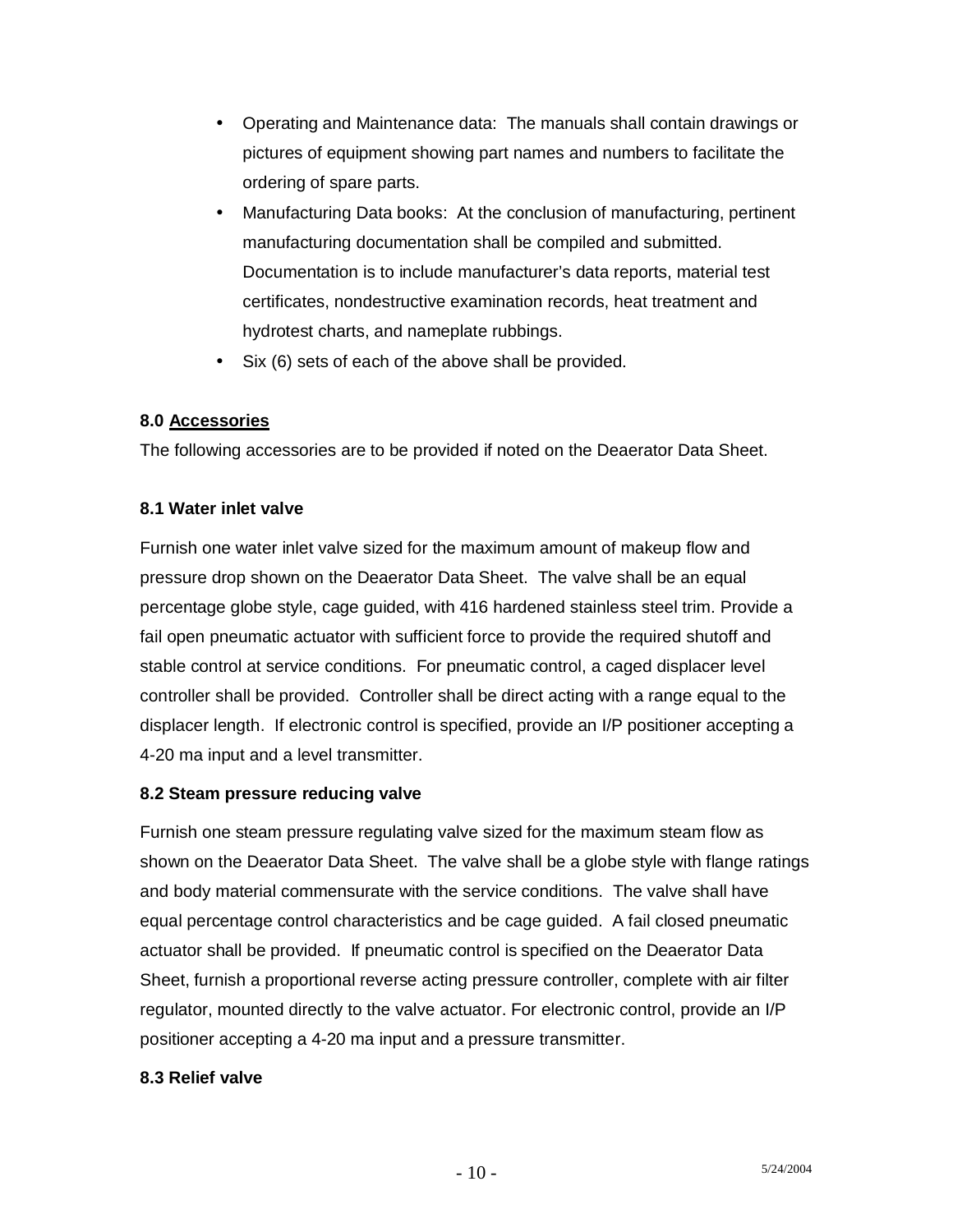Provide safety relief valves set to relieve at the deaerator design pressure. Each safety relief valve shall have a carbon steel angle type body with stainless steel seat and disk. Valves shall be designed with lifting lever and enclosed bolted bonnets. Safety relief valves shall be code stamped. Relief valves should be shipped separately for field installation under separate specifications.

### **8.4 Thermometer**

Provide two 5" dial (minimum) bimetal thermometer gauges with stainless steel thermowells. Gauges should be constructed with adjustable viewing angle, hermetically sealed and with a stem length consistent with the location of the gauge in the deaerator. In addition to consideration of the operating temperature of the deaerator, the gauge resolution (graduations) should be considered when selecting the temperature range of the thermometer.

### **8.5 Pressure gauge**

Provide one 4 1/2" dial (minimum) type pressure gauge with stainless steel bourdon tube construction. Either dry or liquid filled gauges may be specified. Supply a siphon tube and shutoff cock for mounting the pressure gauge. In addition to consideration of the operating pressure of the deaerator, the gauge resolution (graduations) should be considered when selecting the pressure range of the pressure gauge.

### **8.6 Vent valve/orifice**

The Supplier shall determine the quantity and size of vent connections. Properly sized vent valves with orifices shall be furnished by the Supplier for installation in vent piping provided under separate specifications.

### **8.7 Vacuum breaker**

Vacuum breaker (not applicable with full vacuum design).

## **8.8 Overflow**

Overflow trap or valve with control to relieve full capacity of deaerator.